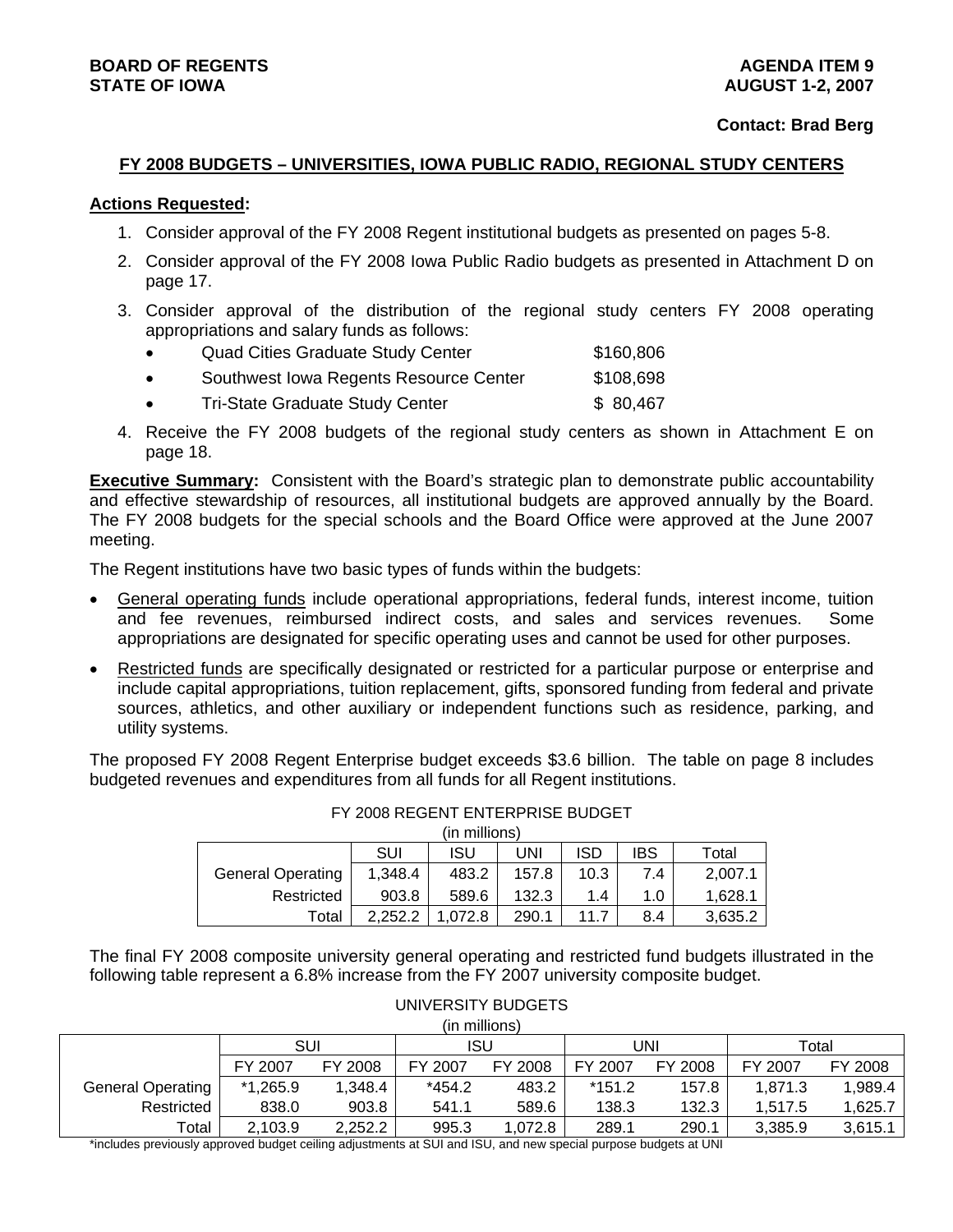The 2007 General Assembly approved \$25 million in new incremental general university operating appropriations. Achieving the competitive salaries necessary to recruit and retain top faculty and staff members is one of the top FY 2008 budget priorities for the universities. Faculty salaries continue to be at or near the bottom of SUI's and ISU's respective peer groups. The bargained faculty salaries at UNI are mid-range relative to their peers. \$14 million of the new state incremental operating funding is specifically targeted to enhance the quality of education by increasing the ranking levels of average faculty salaries at SUI and ISU within their respective peer groups and funding new faculty positions at UNI.

The allocation of the salary funding within the Regent enterprise totals \$40.9 million and will be directed towards the costs associated with the collective bargaining agreements and improving the competitiveness of faculty salaries.

The Board approved inflationary resident undergraduate tuition increases of 5.2% at the December 2006 meeting. In December 2006, the tuition increase was expected to generate an additional \$24.4 million in gross tuition revenue. Based on current enrollment projections, the tuition increase is projected to generate \$25.6 in gross tuition revenue for FY 2008 from the FY 2007 approved budget. The increase is primarily due to increased enrollment projections at the University of Iowa. These calculated amounts for additional revenues have not been adjusted downward for the \$10.9 million in surcharge revenues provided by the temporary surcharge for FY 2007.

The universities are required to reallocate a minimum of 1% of the FY 2007 operating budgets. The universities plan to exceed the requirement by approximately \$5 million and reallocate an aggregate \$16.3 million during FY 2008 to support key strategic initiatives and fund other cost increases.

Primary uses of the incremental revenues include cost increases in salaries and related benefits, investment in students, and improving educational environments for learning and research.

The university budgets include additional investment in students through increased financial aid, and enriching educational programs and instruction with smaller class sizes and new equipment.

Increased costs associated with improving educational environments for learning and research include operating and maintenance costs of academic facilities, library acquisitions, and operational support of new state-funded educational and research facilities.

Detailed general operating and restricted fund budgets are provided on pages 5-8. Additional information specific to each university is provided in the attachments beginning on page 9.

The General Assembly authorized the issuance of \$131.4 million of academic building revenue bonds for various capital projects during the 2007 session. No increase is anticipated in tuition replacement appropriations for the debt service resulting from the additional bonding authority. The Board will be asked to approve a bond issuance schedule for calendar year 2008 at the October meeting. New bond issues resulting from the recent authorization are not included in the proposed FY 2008 restricted fund budgets as the bond issuance schedule is yet to be determined.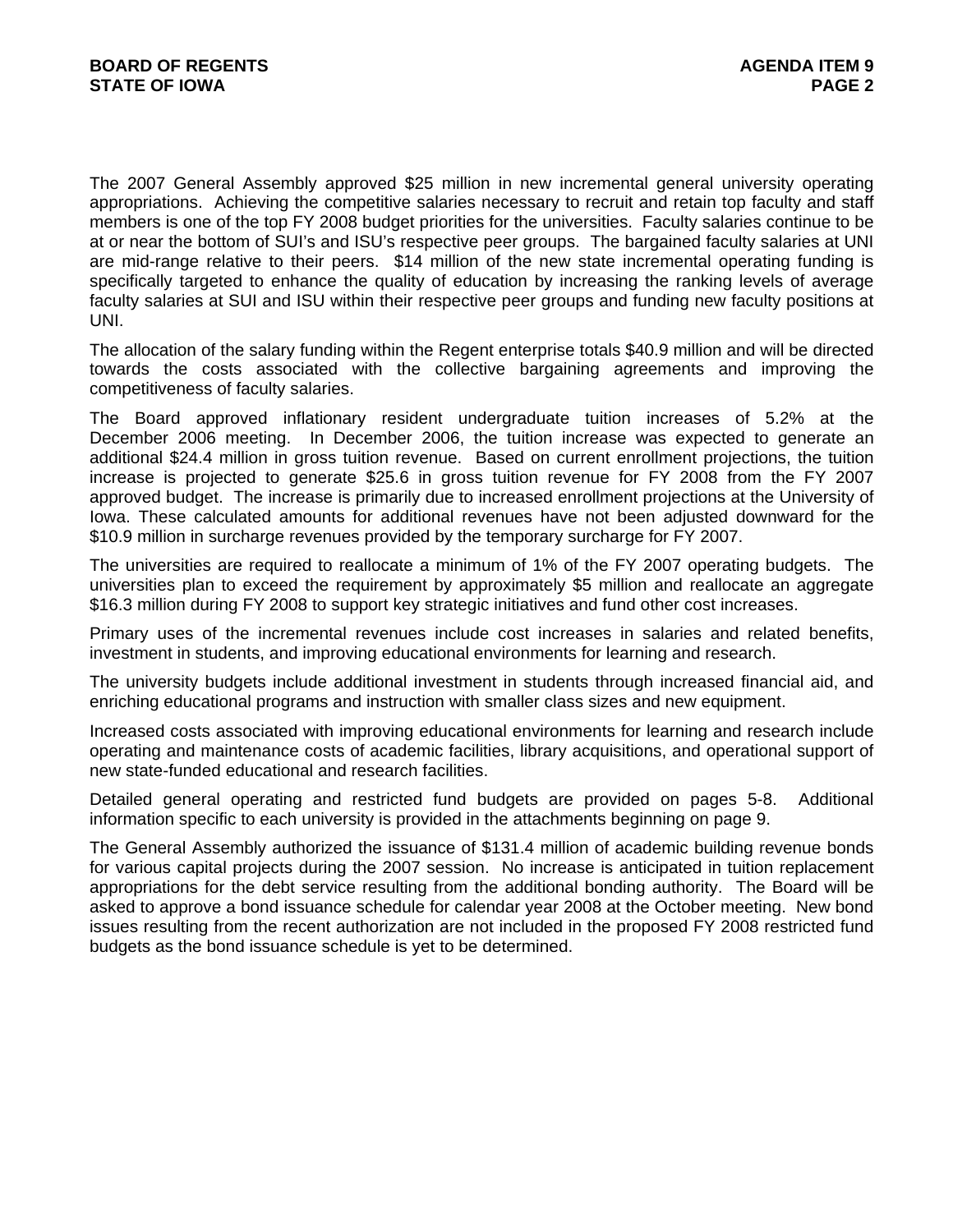## **BOARD OF REGENTS** AGENERATION OF REGENTS **STATE OF IOWA** PAGE 3

## Athletic Budgets

The athletic departments are independent entities and thus are included in the restricted fund budgets. However, each University supports athletics by providing direct university support and/or financial aid set-aside funds. Student fees are used in part to support either debt service or operations of the athletic departments.

The proposed FY 2008 athletic department revenues are projected to increase 9.8% at SUI, 9.7% at ISU, and 8.0% at UNI from the FY 2007 budget. Details pertaining to each university's athletic budget are included in the attachments.

|                         | <b>Budgeted Athletic Revenues</b> |              |              |              |             |              |  |  |  |  |  |
|-------------------------|-----------------------------------|--------------|--------------|--------------|-------------|--------------|--|--|--|--|--|
|                         | SUI                               |              | ISU          |              | UNI         |              |  |  |  |  |  |
|                         | FY 2008<br>FY 2007                |              | FY 2007      | FY 2008      | FY 2007     | FY 2008      |  |  |  |  |  |
| Sports Income           | \$21,046,000                      | \$20,244,500 | \$11,081,669 | \$13,561,579 | \$1,799,790 | \$2,112,100  |  |  |  |  |  |
| Alumni/Foundation/Corp. | 12,917,426                        | 12,292,026   | 5,015,600    | 5,636,572    | 815,000     | 955,000      |  |  |  |  |  |
| Support/Sponsorship     |                                   |              |              |              |             |              |  |  |  |  |  |
| Athletic Conference /   | 10,715,000                        | 18,448,000   | 7,547,650    | 7,931,608    | 300,000     | 500,000      |  |  |  |  |  |
| <b>NCAA Support</b>     |                                   |              |              |              |             |              |  |  |  |  |  |
| Univ. Support           | 1,573,359                         | 800,000      | 2,974,067    | 2,953,732    | 5,083,347   | 5,267,058    |  |  |  |  |  |
| General & Financial Aid |                                   |              |              |              |             |              |  |  |  |  |  |
| <b>Student Fees</b>     | 1,513,683                         | 1,500,000    | 1,068,750    | 1,068,750    | 1,280,943   | 1,210,148    |  |  |  |  |  |
| Other Income            | 8,308,000                         | 8,269,700    | 5,890,800    | 5,672,032    | 200,000     | 191,500      |  |  |  |  |  |
| Total                   | \$56,073,468                      | \$61,554,226 | \$33,578,536 | \$36,824,273 | \$9,479,080 | \$10,235,806 |  |  |  |  |  |

## Residence System Budgets

Residence systems are independent entities within each University and are included in the restricted fund budgets. The Board received the FY 2008 residence system preliminary budgets as part of the residence system governance report in March and again in May when FY 2008 room and board rates were approved.

SUI projects a slight decrease in net revenue in the final proposed budget from the preliminary budget primarily due to an increase in projected utility costs. ISU's and UNI's final proposed FY 2008 residence system budgets remain identical to the preliminary budgets previously received by the Board.

| <b>University Residence Systems</b><br>FY 2008 Budgets            |      |             |  |              |  |             |  |            |     |             |  |            |  |
|-------------------------------------------------------------------|------|-------------|--|--------------|--|-------------|--|------------|-----|-------------|--|------------|--|
| SUI<br><b>ISU</b>                                                 |      |             |  |              |  |             |  |            |     | <b>UNI</b>  |  |            |  |
|                                                                   |      | Preliminary |  | Final        |  | Preliminary |  | Final      |     | Preliminary |  | Final      |  |
| <b>Revenues</b>                                                   | \$   | 44,264,123  |  | 44,386,064   |  | 63,338,095  |  | 63,338,095 | \$. | 31,039,399  |  | 31,039,399 |  |
| <b>Expenditures for Operations</b>                                |      | 31,357,631  |  | 31,556,261   |  | 47,346,301  |  | 47,346,301 |     | 25,067,262  |  | 25,067,262 |  |
| Debt Service and Mandatory Transfers                              |      | 5,568,395   |  | 5,568,395    |  | 10,435,444  |  | 10,435,444 |     | 3,620,449   |  | 3,620,449  |  |
| Net Revenues after Debt Service and<br><b>Mandatory Transfers</b> | - \$ | 7,338,097   |  | 7,261,408 \$ |  | 5,556,350   |  | 5,556,350  | \$  | 2,351,688   |  | 2,351,688  |  |

## Iowa Public Radio

In December 2004, the Board approved the creation of Iowa Public Radio, which includes WSUI-AM and KSUI-FM at the University of Iowa (KSUI Radio Group); WOI AM and FM, KTPR-FM, KOWI-FM, and KWOI-FM at Iowa State University (WOI Radio Group); and KUNI-FM and KHKE-FM at the University of Northern Iowa (KUNI Radio Group).

In May 2007, the Board approved the Public Service Operating Agreement between Iowa Public Radio and the Board of Regents, with the consent of the University Presidents. The purpose of the operating agreement was to engage Iowa Public Radio to manage the day-to-day operations of the Radio Groups on behalf of the Board of Regents. The service agreement requires Board approval of the Iowa Public Radio FY 2008 proposed budgets provided in Attachment D on page 17.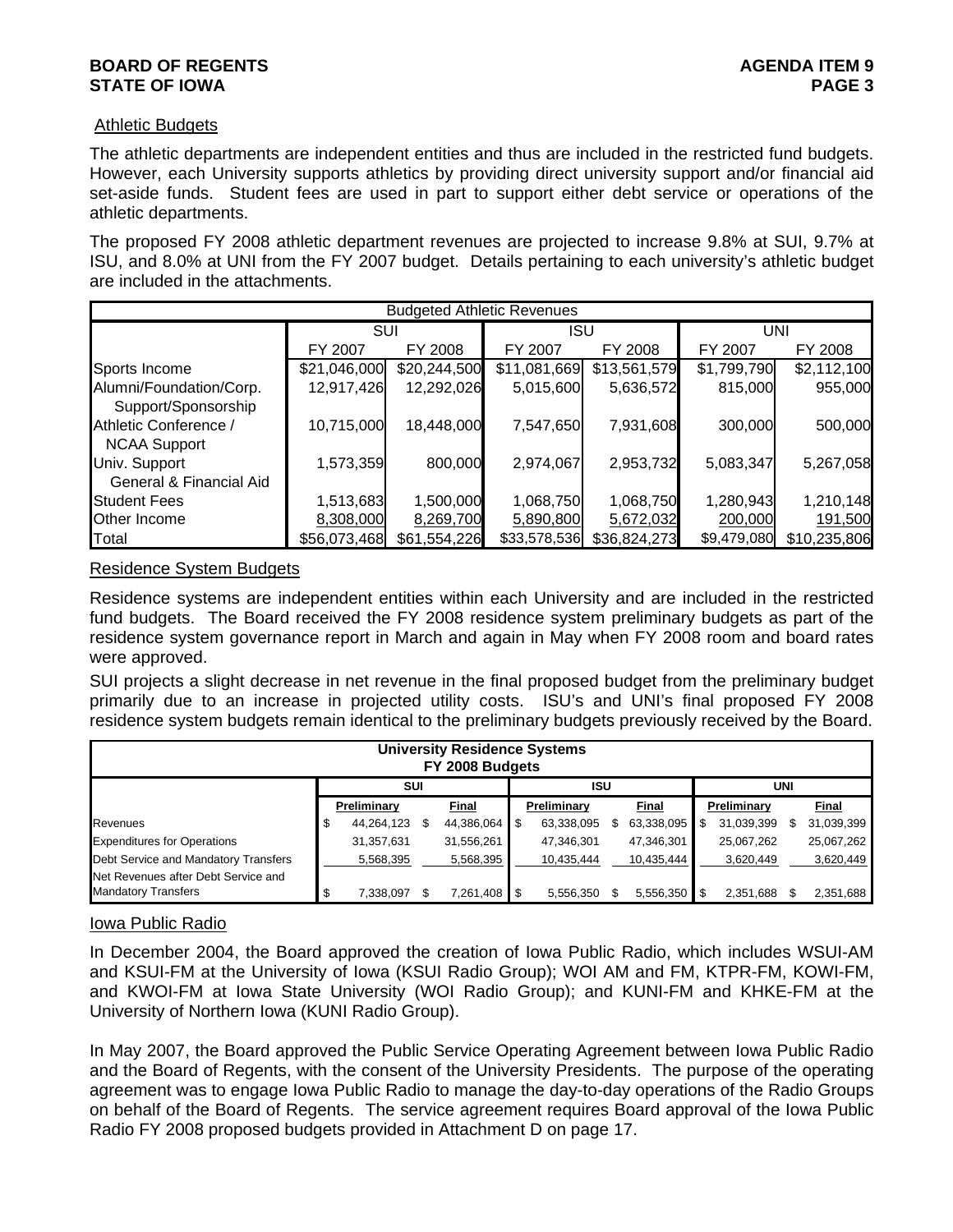## Regional Study Centers

The regional study centers are publicly funded consortia of colleges and universities that offer undergraduate and graduate degree programs, graduate non-degree courses, and continuing professional education opportunities to area residents. The three regional study centers that serve Iowans include:

- Quad Cities Graduate Study Center in Rock Island serving the Quad Cities,
- Southwest Iowa Regents Resource Center in Council Bluffs, and
- Tri-State Graduate Center in Sioux City.

Each year funds are appropriated to the Board of Regents for distribution to the centers. The FY 2008 operating budgets for the three centers are provided in Attachment E on page 18.

#### Lakeside Lab Regent Resource Center

The Iowa Lakeside Lab Regent Resource Center is a field station that supports the science programs of the Regent institutions and the Lakeside Consortium. The primary research focuses on the diverse ecosystems that surround Lakeside Lab including studies that relate to water quality and the biodiversity of environments. The FY 2008 budget for Lakeside Lab will be reviewed by the Council of Provosts in August and will be considered for Board approval at the September 2007 meeting.

The Lakeside Lab is primarily funded from allocations made by the three Regent universities. The Lab's strategic plan approved by the Board in September 2006 capped the university allocations at \$600,000 for five years beginning in FY 2007.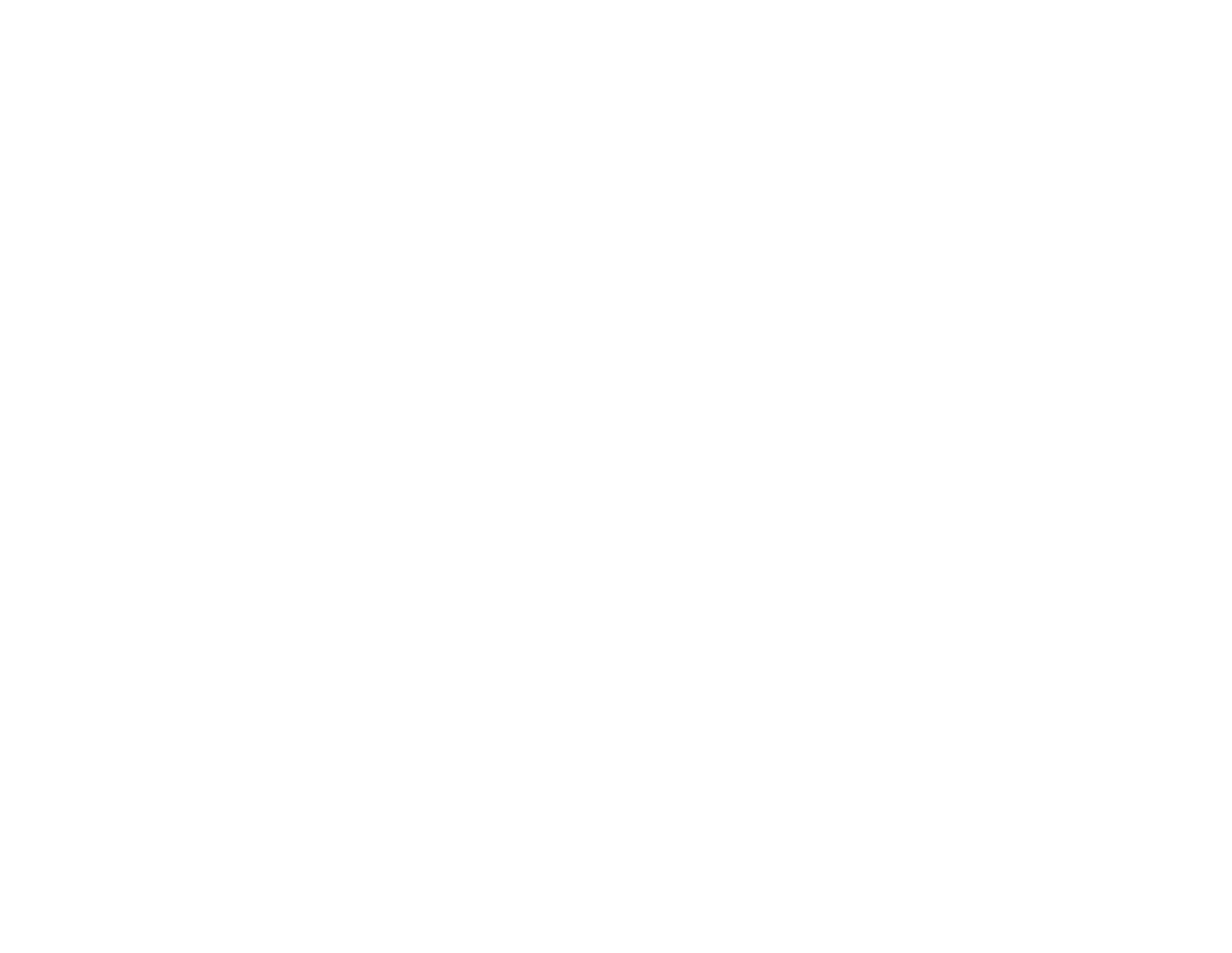## **FY 2008 BUDGETS – UNIVERSITY OF IOWA**

#### SUI FY 2008 General University Operating Budget

The FY 2008 General University budget was guided by The Iowa Promise: *A Strategic Plan for the University of Iowa 2005-2010.* SUI's proposed FY 2008 operating budget represents a 7.2% increase over FY 2007 and incorporates the following incremental revenues and reallocations when compared to the FY 2007 base budget:

| • State Appropriation                               | $$23.5$ million |
|-----------------------------------------------------|-----------------|
| $\bullet$ Tuition                                   | 12.0 million    |
| • Reallocations                                     | 7.2 million     |
| <b>Total Incremental Revenues and Reallocations</b> | $$42.7$ million |

The General University's total allocation of the approved incremental operating appropriation and state salary funding, less the one-time state funding received in FY 2007, results in incremental state operating funding of \$23.5 million.

The Board approved a tuition increase of 5.2% for residents and 7.0% for non-residents at the December 2006 meeting. Fall 2007 student application and acceptance data indicate another large enrollment class. The expected large enrollment coupled with the FY 2008 tuition rates less the onetime FY 2007 surcharge revenue result in a projected net \$12.0 million in new tuition revenues.

Indirect cost recoveries for FY 2008 are projected to remain level when compared to the FY 2007 budget adjustment approved by the Board in June 2007. The adjustment increased indirect cost recoveries by \$2.0 million when compared to the original FY 2007 budget.

The University is required to commit a minimum of \$5.2 million in reallocations for FY 2008. However, the need to improve the competitiveness of faculty salaries relative to peer institutions and to help cover other unavoidable cost increases, the University of Iowa is committing an additional \$2.0 million in reallocated dollars, bringing the total reallocations in FY 2008 to \$7.2 million.

The incremental revenues and reallocations are budgeted to fund the following strategic initiatives:

| • Core Salary/Benefit Increases                      | $$11.4$ million |
|------------------------------------------------------|-----------------|
| • Investment in Faculty                              | 17.0 million    |
| • Additional Investment in Students                  | 8.0 million     |
| • Renewing Environments for Learning and Research    | 6.3 million     |
| Total Uses of Incremental Revenues and Reallocations | $$42.7$ million |

The University seeks to maintain competitive salaries for its staff. The average salary increase for non-union Professional and Scientific staff is targeted between 4.5% and 6.0%.

Investment in faculty is SUI's top academic budget priority for FY 2008. The FY 2008 budget is the third year of a faculty salary recovery plan supported by reallocations, tuition revenue, and state salary funding. The pay policy approved in June 2007 contained a split pay increase plan for faculty with an overall average salary increase of 4.5% on July 1, 2007 and an additional supplement of 2.0% on December 1, 2007.

The investment in students initiative includes funding to provide access to financial aid, introduce students to research opportunities, develop freshman seminars, strengthen the honors program, and direct resources to core educational programs.

Renewing environments for learning and research is an important component of maintaining a productive environment for students, faculty, and staff. Funding is budgeted for the projected cost increases of utilities, custodial services, information technology, and maintenance for general education facilities to renew environments for learning and research.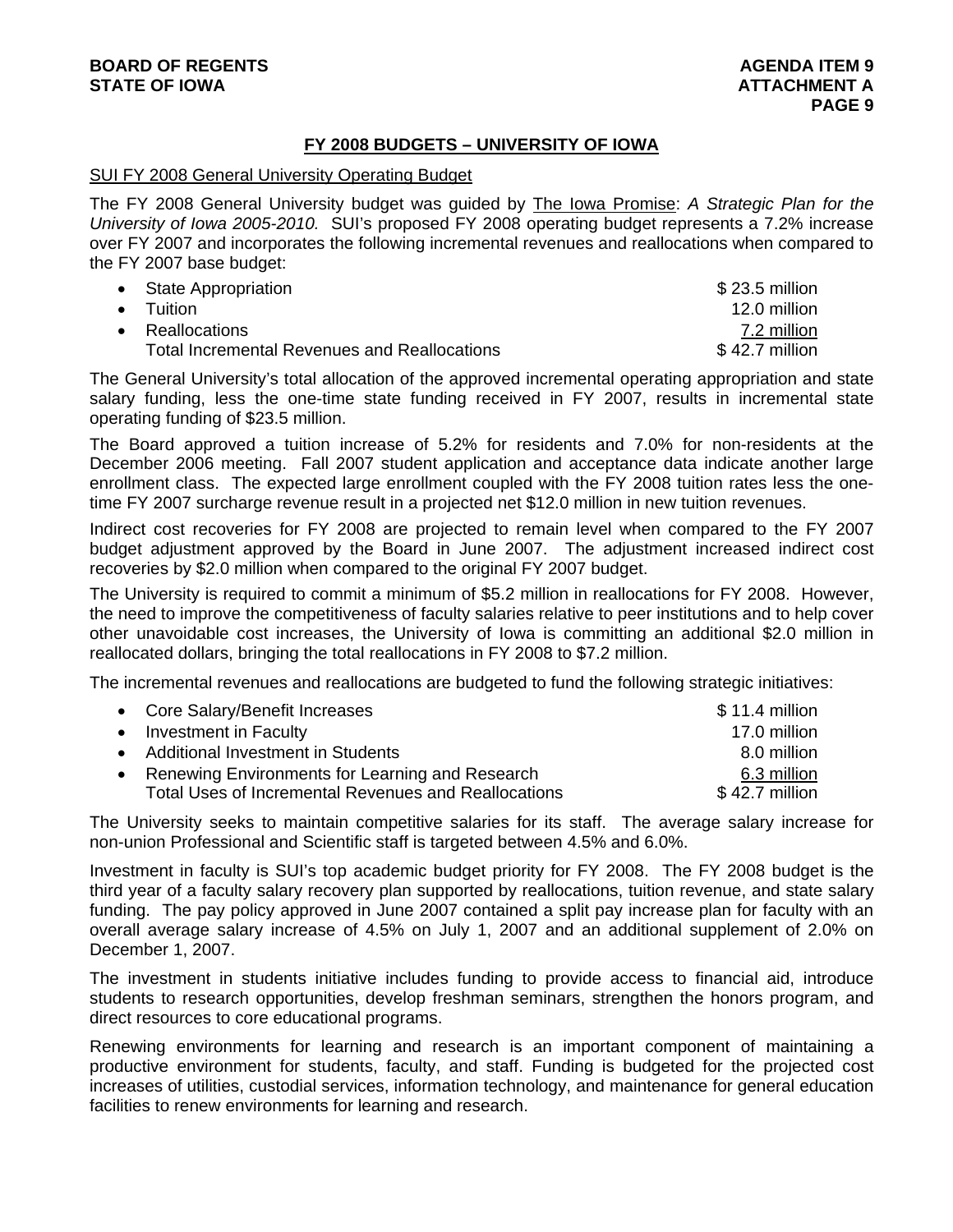SUI's consolidated special purpose budget on page 5 includes Primary Health Care, State Cancer Registry, Substance Abuse, Biocatalysis, Iowa Registry for Congenital and Inherited Disorders, Ag Health and Safety, Non-Profit Resource Center, Advance Drug Development, Oakdale Research Park, and the Technology Innovation Center.

## UIHC

In FY 2008, the strategic focus for the University of Iowa Hospitals and Clinics (UIHC) will continue to center on the offering of a broad spectrum of clinical services to all patients, serving as the primary teaching hospital for the University, and providing a base for innovative research to improve health care.

State appropriations from the IowaCare Account include \$27.3 million with an additional \$10 million available as needed for the program. The Board approved a 6% rate increase effective July 1, 2007, at the May 2007 meeting. An average "all-in" salary increase of 5.5% is projected for FY 2008, medical and surgical supply costs are estimated to rise 4%, and drug costs are projected to increase 7%. Utilities and other administrative services purchased from the University will increase 9% and 4.5%, respectively.

The proposed FY 2008 UIHC budget of \$742.0 million reflects a 6.5% increase over the FY 2007 budget of \$696.6 million. The proposed FY 2008 UIHC budget is provided on page 5.

Other UIHC units include the Psychiatric Hospital, the Center for Disabilities and Development, and Specialized Child Health Services. The proposed combined FY 2008 budget of these units is \$37.5 million which represents a 2.1% increase over the FY 2007 budget.

## SUI FY 2008 Restricted Fund Budget

The Restricted Fund includes the Organized Activities Fund, the Auxiliary Enterprise Fund, the Current Restricted Fund and the Plant Fund and involves virtually every department on campus in revenue and expenditure planning.

- Organized Activities Fund includes continuing education, medicine and dentistry practice plan funds, sports camps, conferences and institutes, and various publications and workshops
- Auxiliary Enterprise Fund includes athletics, residence halls, the Iowa Memorial Union, student health, recreational services, Hancher Auditorium, parking and transportation, Cambus, and various smaller enterprises
- Current Restricted Fund includes sponsored activities, predominately research and student financial aid funded from federal and non-federal sources
- Plant Fund includes bond proceeds and capital project receipts

The proposed FY 2008 Restricted Fund Budget includes the following state appropriations:

- Tuition Replacement **\$ 9.5 million** The Tuition Replacement appropriation funds the debt service on academic building revenue bond issues.
- Capital **\*** Capital **\*** Capital **\*** Capital **\*** Capital **\*** Capital **\*** Capital **\*** Capital **\*** Capital **\*** Capital **\*** Capital **\*** Capital **\*** Capital **\*** Capital **\*** Capital **\*** Capital **\*** Capital **\*** Capital **\*** Capi

The FY 2008 capital appropriation includes \$10.0 million of a \$30 million three year capital appropriation for the construction of the new Institute for Biomedical Discovery facility and \$15.7 million from the 2006 legislative session for FY 2008 for the Hygienic Laboratory.

• Grow Iowa Values Fund (GIVF)  $\sim$  8 1.9 million The GIVF appropriation will be used for continued support of the I-START and I-GROW programs and will be matched dollar for dollar by the University as described in Agenda Item 5. The programs facilitate university-private sector partnerships in entrepreneurship and address middle to long-term commitments needed to promote sustained growth of new companies.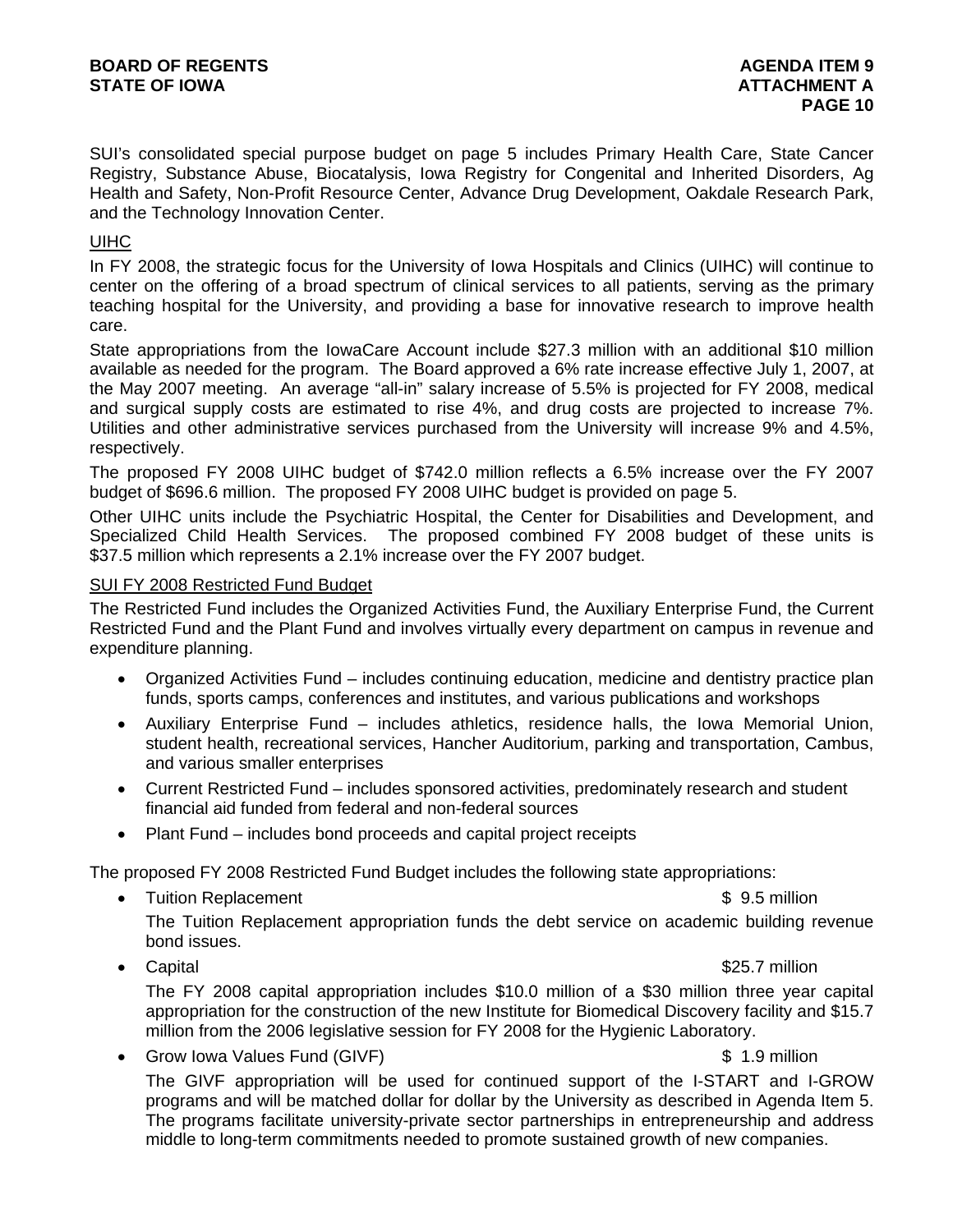## **BOARD OF REGENTS** AGENERATION OF REGENTS **STATE OF IOWA AND RESERVE A LOCAL CONSUMING A LOCAL CONSUMING A LOCAL CONSUMING A LOCAL CONSUMING A LOCAL CONSUMING A LOCAL CONSUMING A LOCAL CONSUMING A LOCAL CONSUMING A LOCAL CONSUMING A LOCAL CONSUMING A LOCAL CONSUMI**

## **Athletics**

The University of Iowa's FY 2008 athletic budget reflects revenue projections of \$61.6 million which is a 9.8% increase when compared to the FY 2007 budget. Kinnick Stadium premium seating revenues and the new multi-media contract first realized in FY 2007 will continue to be realized in FY 2008. The projected increase in conference support is due to television rights revenues generated from the recently established Big Ten Television Network.

Sports income is projected to decline in FY 2008 primarily due to one less home football game when compared to FY 2007.

Beginning in FY 2008, direct general university support has been eliminated. Athletics will receive \$800,000 from the University in financial aid set-aside funds derived from the Athletic Department's tuition scholarship payments.

|                                   | <b>University of Iowa Athletic Revenues</b> |            |    |            |    |            |    |               |      |            |  |
|-----------------------------------|---------------------------------------------|------------|----|------------|----|------------|----|---------------|------|------------|--|
|                                   | FY 2004-FY 2008                             |            |    |            |    |            |    |               |      |            |  |
|                                   |                                             |            |    |            |    |            |    | <b>Budget</b> |      | Proposed   |  |
|                                   |                                             | FY 2004    |    | FY 2005    |    | FY 2006    |    | FY 2007       |      | FY 2008    |  |
| <b>Revenues</b>                   |                                             |            |    |            |    |            |    |               |      |            |  |
| Sports Income                     | \$                                          | 20,434,095 | \$ | 19,274,254 | \$ | 20,313,247 | \$ | 21,046,000    | \$   | 20,244,500 |  |
| Alumni / Foundation /             |                                             |            |    |            |    |            |    |               |      |            |  |
| Corp Support / Sponsorship        |                                             | 5,224,344  |    | 4,250,048  |    | 5,950,453  |    | 12,917,426    |      | 12,292,026 |  |
| Athletic Conference /             |                                             |            |    |            |    |            |    |               |      |            |  |
| <b>NCAA Support</b>               |                                             | 10,562,297 |    | 10,535,131 |    | 10,636,553 |    | 10,715,000    |      | 18,448,000 |  |
| <b>General University Support</b> |                                             | 2,223,359  |    | 1,923,359  |    | 1,673,359  |    | 1,573,359     |      | 800,000    |  |
| <b>Student Fees</b>               |                                             | 1,401,944  |    | 1,505,016  |    | 1,495,060  |    | 1,513,683     |      | 1,500,000  |  |
| Other Income                      |                                             | 4,943,861  |    | 5,959,356  |    | 6,467,252  |    | 8,308,000     |      | 8,269,700  |  |
| <b>Total Revenues</b>             | \$                                          | 44,789,900 | \$ | 43,447,164 | \$ | 46,535,924 | \$ | 56,073,468    | - \$ | 61,554,226 |  |

The SUI athletic department anticipates providing \$14.1 million in direct and indirect support to other departments and entities within the universities.

The athletic department is responsible for paying tuition resulting from awarded scholarships. The University projects 300 FTE scholarships at a total cost of approximately \$7.3 million.

An enterprise reserve and contingency account has been established to create a quasi-endowment that will provide financial stability to the athletic department over the long term. Athletics plans to make periodic investments in the account with a minimal goal of \$10 million. The Department projects to invest \$2.4 million from the FY 2007 budget and \$2.0 million from FY 2008 in the account.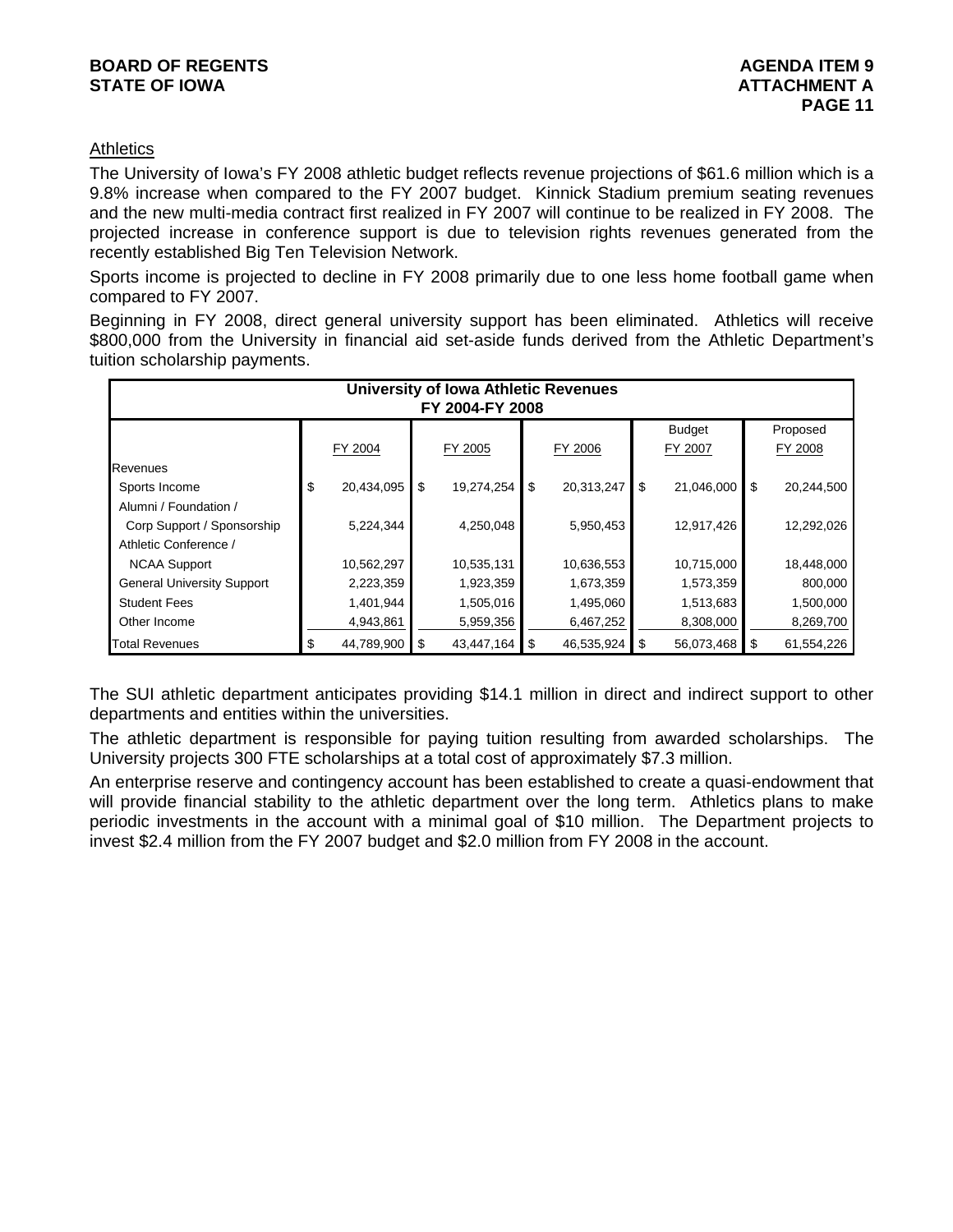## **FY 2008 BUDGETS – IOWA STATE UNIVERSITY**

#### ISU FY 2008 General University Operating Budget

The University is highly committed to the goals included in its strategic plan**,** *Forward Thinking***,** as well as to those in the Board of Regent's strategic plan. The strong support from state appropriations will allow progress to be made in FY 2008. ISU's proposed FY 2008 general university operating budget represents a 6.5% increase over FY 2007 and incorporates the following incremental revenues and reallocations when compared to the FY 2007 base budget:

| • State Appropriation                               | \$21.3 million |
|-----------------------------------------------------|----------------|
| $\bullet$ Tuition                                   | 3.8 million    |
| • Reallocations                                     | 3.8 million    |
| <b>Total Incremental Revenues and Reallocations</b> | \$28.9 million |

The General University's total allocation of the approved incremental operating appropriation and state salary funding, less the one-time state funding received in FY 2007, results in incremental state operating funding of \$21.3 million.

The Board approved a tuition increase of 5.2% for resident and 3.4% for non-resident students at the December 2006 meeting. The projected stable enrollment coupled with the FY 2008 tuition rates, less the one-time FY 2007 surcharge revenue, result in a projected net \$3.8 million in new tuition revenues when compared to the FY 2007 adjusted budget approved in May 2007. The budget adjustment approved in May increased FY 2007 tuition revenues by \$1 million when compared to the original FY 2007 budget.

Indirect cost recoveries for FY 2008 are projected to remain comparable with the FY 2007 adjusted budget approved in May 2007, resulting in no projected incremental revenue.

ISU has committed a total of \$4.5 million in reallocations for FY 2008 of which \$3.8 million is within the General University. The University's reallocated funds will improve the competitiveness of faculty salaries, strengthen the University's premier programs, and maintain and support campus infrastructure.

The incremental revenues and reallocations are budgeted to fund the following strategic initiatives:

|           | • Competitive Salaries                                                 | \$17.1 million |
|-----------|------------------------------------------------------------------------|----------------|
|           | • Increase Student Success and Enhance Educational Programs            | 4.1 million    |
|           | • Increase Excellence of Graduate, Professional, and Research Programs | 3.5 million    |
| $\bullet$ | Improve Systems, Informational Infrastructure, and Facilities          | 4.2 million    |
|           | Total Uses of Incremental Revenues and Reallocations                   | \$28.9 million |

One of ISU's highest budget priorities is to reach the faculty salary levels necessary to recruit and retain faculty members who are among the very best in their fields of study. Faculty salaries at ISU are currently the lowest when compared to its peers. The University distributed funds to all general fund units equal to 3% of the continuing employee salary base for faculty and P&S staff salary increases.

Student success and enhanced undergraduate educational programs will be achieved through increased financial aid, smaller class sizes, renovating laboratories, and updating instructional equipment.

ISU's initiative to increase the excellence of graduate, professional, and research programs will be achieved as a result of attracting the very best graduate students with tuition scholarships, competitive stipends, and excellent faculty with exciting and challenging research programs. The maintenance and further enhancement of ISU's premier programs requires the continuous recruitment and retention of outstanding faculty.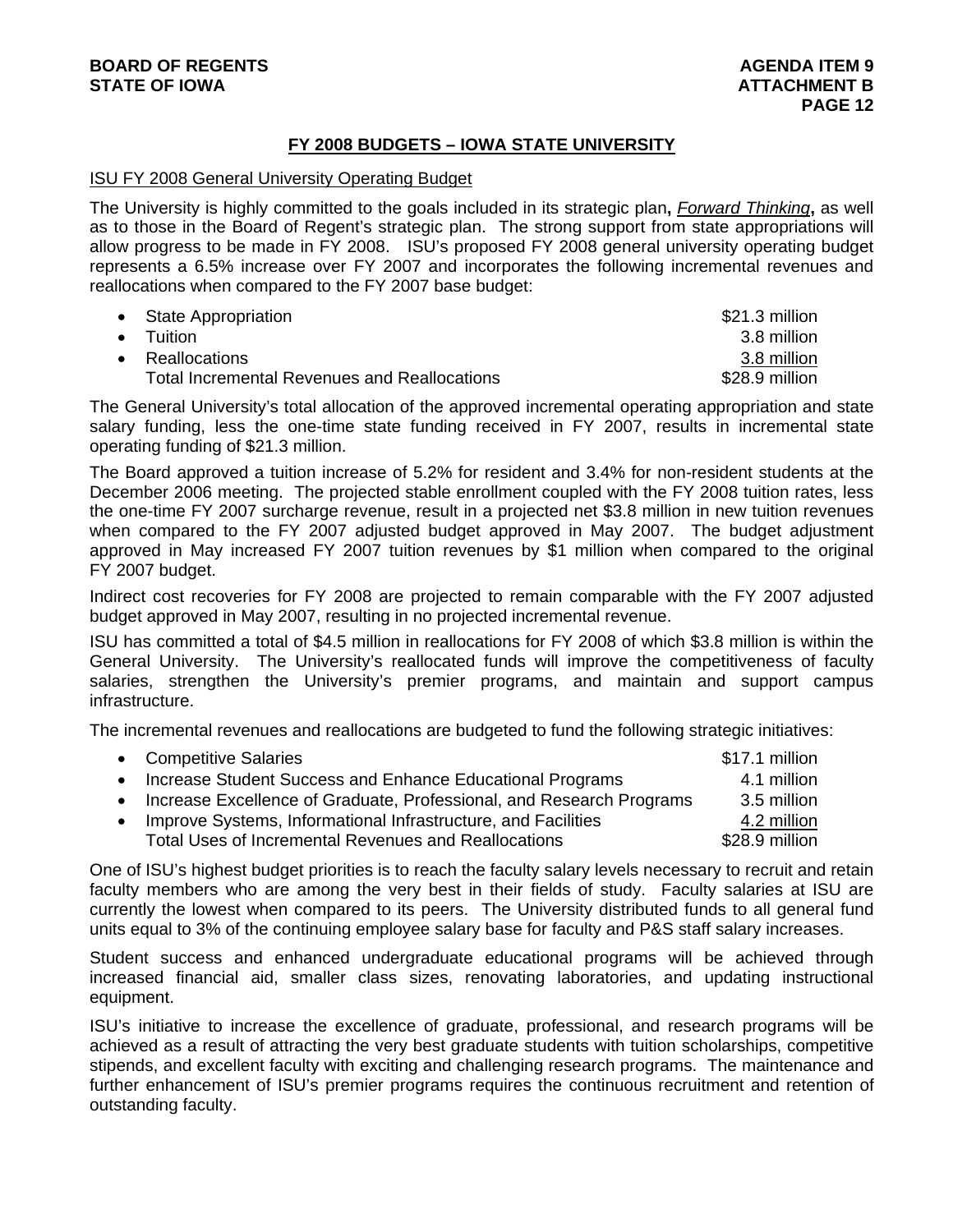Cost increases of utilities, library acquisitions, information technology, and general education building maintenance and renovations are budgeted to improve systems, infrastructure, and facilities. A combination of tuition, reallocation, and appropriation revenues will be used to replenish the building repair fund, open new buildings, and provide new and updated software for campus use.

ISU's consolidated special purpose budget on page 6 includes the Institute for Physical Research and Technology, Small Business Development Center, Leopold Center, Livestock Disease Research, Research Park/ISIS, George Washington Carver Endowed Chair, and the Veterinary Diagnostic Lab.

## ISU FY 2008 Restricted Budget

The Restricted Funds budget represents activities that receive targeted appropriations for specific strategic initiatives, including capital appropriations, and revenues and expenditures from university units and operations that do not receive direct state appropriations. Major restricted fund revenue categories include:

- Federal Support receipts for both sponsored and student financial aid
- Endowment Income earnings distributed from the University's endowment funds
- Auxiliary Enterprises comprised primarily of bonded enterprises including athletics, University Bookstore, Department of Residence, Memorial Union, Parking Systems, Student Health Center, Reiman Gardens, and the Iowa State Center
- Private Gifts, Grants, and Contracts includes nongovernmental sponsored programs from private industry, non-profit organizations, and individuals
- Plant Funds includes bond proceeds and capital project funds

The proposed FY 2008 Restricted Fund Budget includes the following state appropriations;

• Tuition Replacement **\$9.5 million \$9.5 million** 

The Tuition Replacement appropriation funds the debt service on academic building revenue bond issues.

• Capital **\*6.2 million** \*6.2 million

The FY 2008 capital appropriation includes \$5.6 million of a \$32 million, three year capital appropriation for the construction of a new biorenewable fuels facility and \$0.6 million for the Veterinary Diagnostic Lab.

• Grow Iowa Values Fund (GIVF)  $\sim$  81.9 million

## FY 2008 GIVF funds will be used to support commercialization of research, assist Iowa industry and spur economic development. \$1.3 million is identified for competitive grants and \$0.6 million for infrastructure support as described in Agenda Item 5. Organizations and university units receiving funding will be required to provide matching funds on a one-to-one basis.

## **Athletics**

Iowa State University's FY 2008 athletic budget reflects revenue projections totaling \$36.8 million which is an increase of 9.5% when compared to the FY 2007 budget. The revenue increase is primarily due to increased football season ticket prices and an increase in season ticket sales.

Sports income is projected to decline in FY 2008 primarily due to one less home football game when compared to FY 2007.

General university support for FY 2008 is projected to decrease slightly from FY 2007 and revenue from student fees remains level.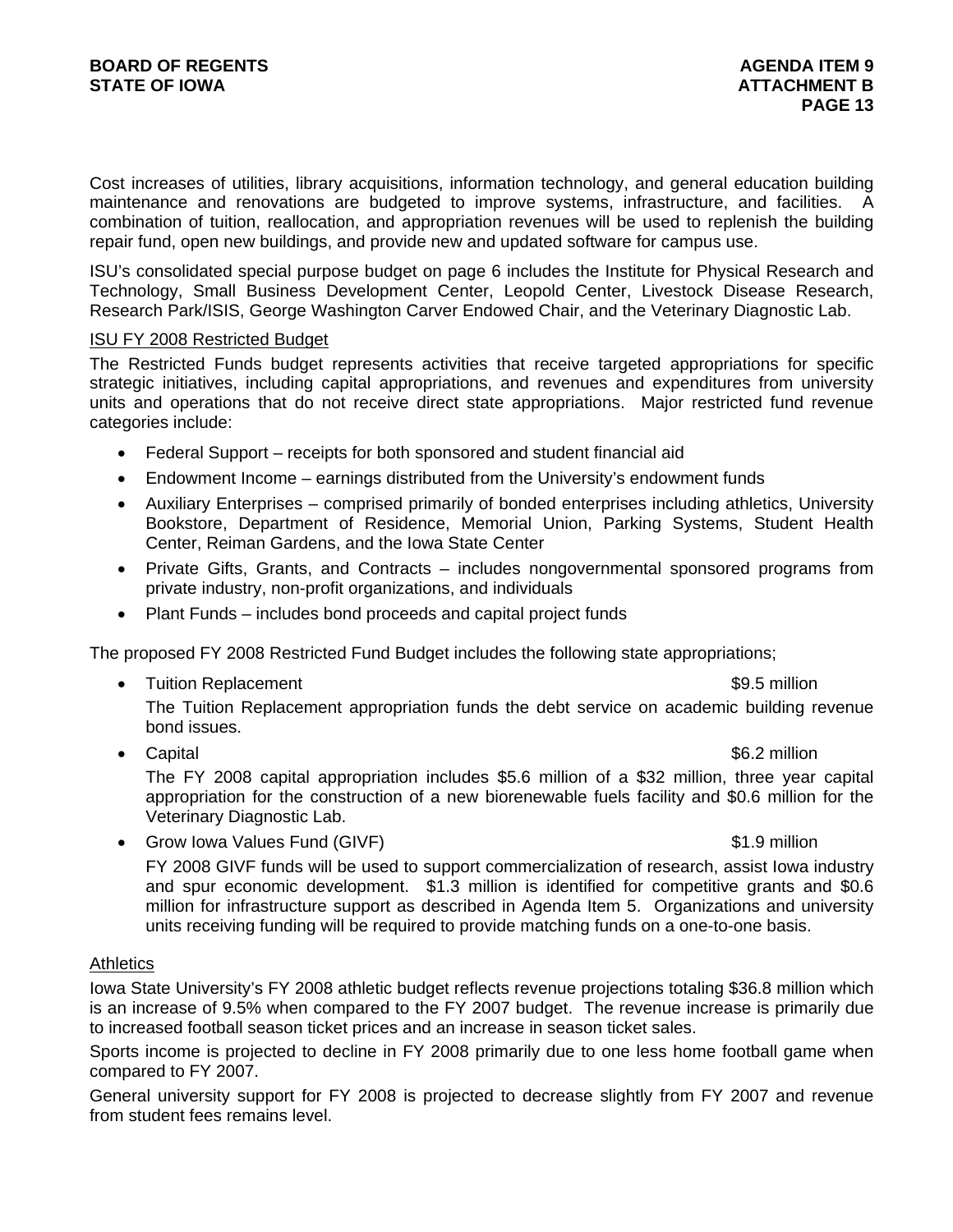| <b>Iowa State University Athletic Revenues</b><br>FY 2004-FY 2008 |    |            |    |            |    |            |    |            |      |            |  |  |
|-------------------------------------------------------------------|----|------------|----|------------|----|------------|----|------------|------|------------|--|--|
| <b>Budget</b><br>Proposed                                         |    |            |    |            |    |            |    |            |      |            |  |  |
|                                                                   |    | FY 2004    |    | FY 2005    |    | FY 2006    |    | FY 2007    |      | FY 2008    |  |  |
| Revenues                                                          |    |            |    |            |    |            |    |            |      |            |  |  |
| Sports Income                                                     | \$ | 9,464,888  | \$ | 9,974,561  | \$ | 10,236,527 | \$ | 11,081,669 | -\$  | 13,561,579 |  |  |
| Alumni / Foundation /                                             |    |            |    |            |    |            |    |            |      |            |  |  |
| Corp Support / Sponsorship                                        |    | 6,308,994  |    | 6,139,955  |    | 5,712,712  |    | 5,015,600  |      | 5,636,572  |  |  |
| Athletic Conference /                                             |    |            |    |            |    |            |    |            |      |            |  |  |
| <b>NCAA Support</b>                                               |    | 6,272,461  |    | 6,837,992  |    | 9,315,157  |    | 7,547,650  |      | 7,931,608  |  |  |
| <b>General University Support</b>                                 |    | 2,544,403  |    | 2,640,797  |    | 2,824,102  |    | 2,974,067  |      | 2,953,732  |  |  |
| <b>Student Fees</b>                                               |    | 1,097,684  |    | 1,124,361  |    | 1,089,160  |    | 1,068,750  |      | 1,068,750  |  |  |
| Other Income                                                      |    | 2,744,588  |    | 3,049,824  |    | 2,141,134  |    | 5,890,800  |      | 5,672,032  |  |  |
| <b>Total Revenues</b>                                             | \$ | 28,433,018 | \$ | 29,767,490 | \$ | 31,318,792 | \$ | 33,578,536 | - \$ | 36,824,273 |  |  |

The ISU athletic department anticipates providing \$16.4 million in direct and indirect support to other departments and entities within the universities.

The athletic department is responsible for paying tuition resulting from issuing scholarship awards. The University projects 202 FTE scholarships at a total cost to the athletic department of approximately \$5.8 million.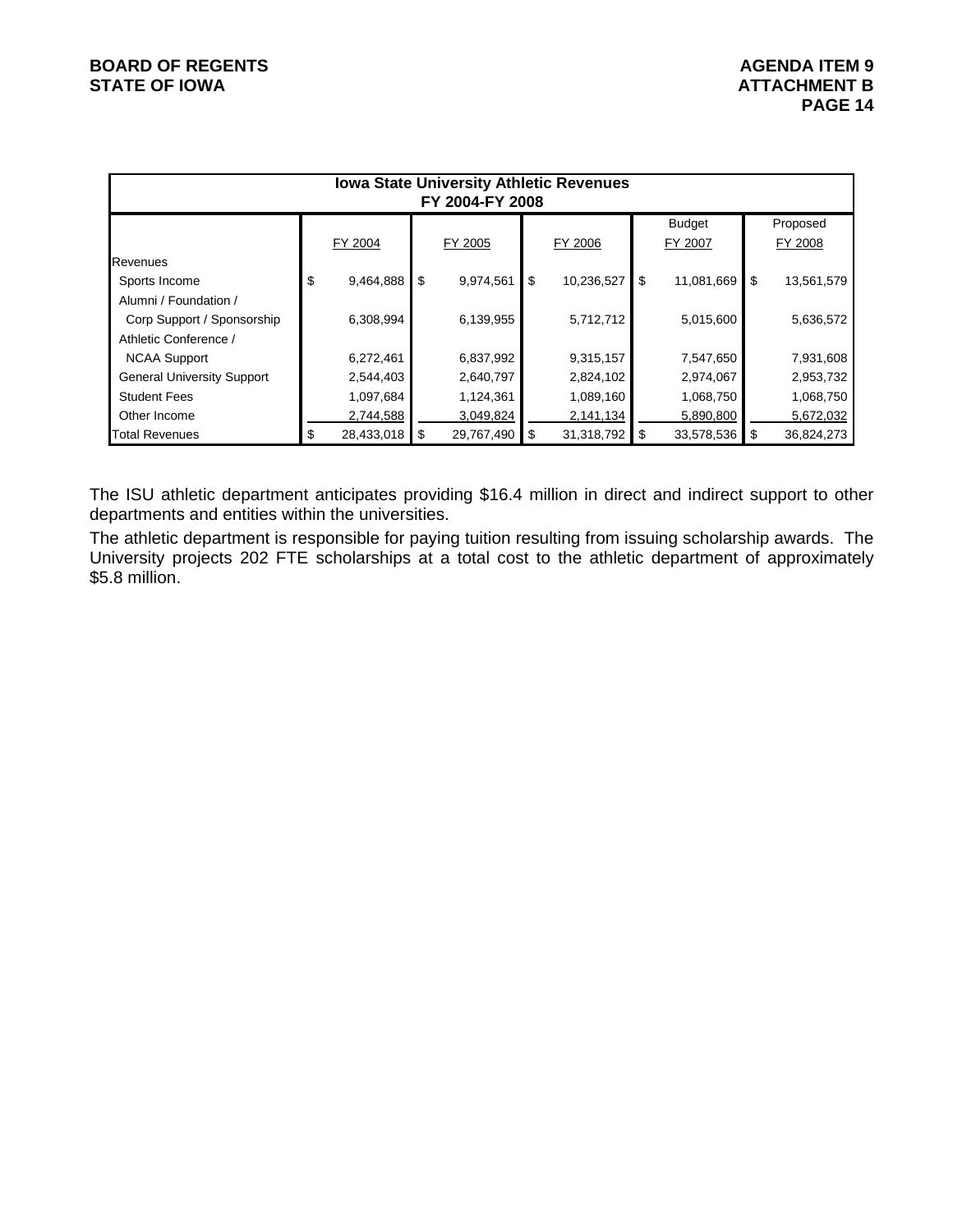## **FY 2008 BUDGETS – UNIVERSITY OF NORTHERN IOWA**

## UNI FY 2008 General University Operating Budget

UNI's Strategic Plan reinforces the philosophy of Students First. It emphasizes the need to provide a University environment that lets students experience a personalized learning environment. The plan also focuses on maintaining an excellent and diverse faculty that will continue to provide quality instruction. UNI's proposed FY 2008 general university operating budget represents a 4.6% increase over the FY 2007 budget and incorporates the following incremental revenues and reallocations when compared to the FY 2007 base budget.

|           | • State Appropriation                               | $$8.1$ million |
|-----------|-----------------------------------------------------|----------------|
| $\bullet$ | <b>Tuition</b>                                      | $-1.1$ million |
|           | Indirect Cost Recoveries/Other Income               | $-0.1$ million |
|           | <b>Reallocations</b>                                | 4.6 million    |
|           | <b>Total Incremental Revenues and Reallocations</b> | \$11.5 million |

The General University's total allocation of the approved incremental operating appropriation and state salary funding, less the one-time state funding received in FY 2007, results in incremental state operating funding of \$8.1 million.

The Board approved a tuition increase of 5.2% for resident and 3.4% for non-resident students at the December 2006 meeting. A projected decline in enrollment coupled with the FY 2008 tuition rates, less the one-time FY 2007 surcharge revenue, results in projected tuition revenue that is \$1.1 million less than that budgeted for FY 2007.

Indirect cost recoveries are projected to decline \$0.3 million when compared to FY 2007 due to the elimination of several congressionally directed appropriations in FY 2007 that would have generated indirect cost recoveries in FY 2008. The reduction of indirect cost recoveries is offset in part by a projected increase in interest income of \$0.2 million.

The University is required to commit a minimum of \$1.5 million in reallocations for FY 2008. The University projects to reallocate approximately \$4.6 million primarily to provide intellectually challenging and character building experiences for students and to promote university culture and organizational effectiveness.

The incremental revenues and reallocations are budgeted to fund the following strategic initiatives and unavoidable cost increases.

| • Negotiated Salaries/Benefits                            | $$5.8$ million  |
|-----------------------------------------------------------|-----------------|
| • Faculty Positions/Startup Costs                         | 2.0 million     |
| • Investment in Student Experiences                       | 1.9 million     |
| • Maintain Resources for Strategic Opportunities          | 0.4 million     |
| • Critical Needs Involvement/University Culture Promotion | 0.7 million     |
| • Other Cost Increases                                    | 0.7 million     |
| Total Uses of Incremental Revenues and Reallocations      | $$11.5$ million |

Mandatory salary and related benefit increases from faculty and merit employee bargaining are included in the proposed FY 2008 budget. The negotiated AFSCME contract provided a 3% increase effective July 1, 2007 with eligible employees also receiving step increases of 4.5% on anniversary dates. The United Faculty contract also allowed a 3% increase on July 1, 2007. Salary increases for professional and scientific staff typically follow the United Faculty pay increase. In order to sustain competitive salaries, the professional and scientific plan will increase 1% at the minimum and 4% at the maximums of the pay range.

UNI will dedicate \$2 million to fund the University's strategic initiative of providing additional faculty and instructional support.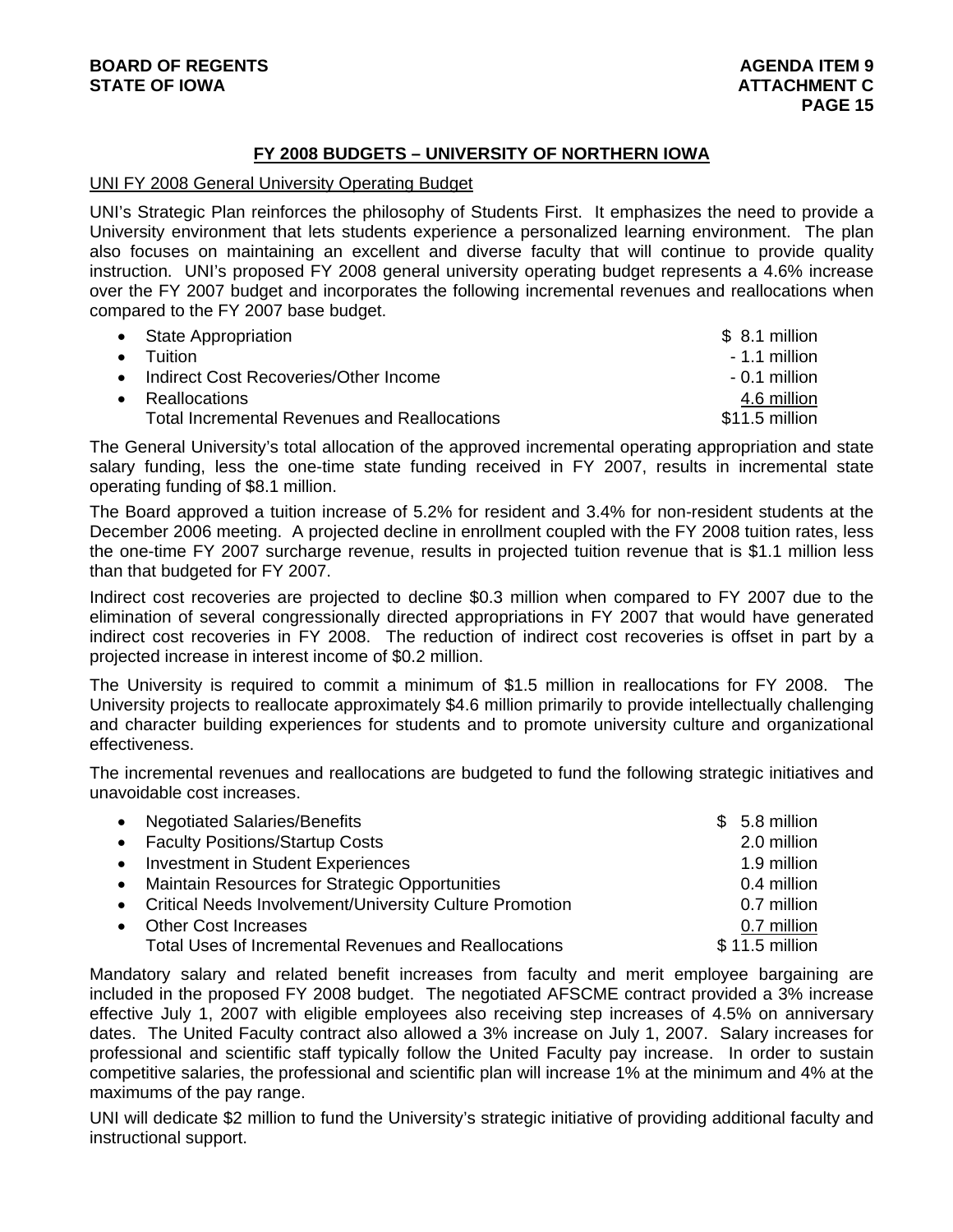## **BOARD OF REGENTS** AGENERATION OF REGENTS **STATE OF IOWA ATTACHMENT C**

Incremental revenues will also be used to create challenging student experiences, maintain resources for strategic opportunities, promote university culture, and fund other cost increases, including utilities and insurance premiums.

Special purpose budgets rolled into the UNI operating budget on page 6 include the Institute for Decision Making, the Recycle and Reuse Center, Metal Casing, and MyEntreNet.

## UNI FY 2008 Restricted Budget

UNI's restricted budget includes auxiliary enterprise, capital appropriations, and revenues and expenditures from university units and operations that do not receive direct state appropriations. Major auxiliary enterprise operations include the residence system, athletics, Maucker Union, Fieldhouse Operations (UNI-Dome/McLeod), Gallagher-Bluedorn Performing Arts Center, Wellness Recreation Center, and the Student Health Center.

The proposed FY 2008 Restricted Fund Budget does include the following state appropriations:

• Tuition Replacement **\$5.3 million** 

The Tuition Replacement appropriation funds the debt service on academic building revenue bond issues.

• Capital \$0.2 million

The FY 2008 capital appropriation of \$235,000 provides funding for technology resources associated with the MyEntreNet project.

• Grow Iowa Values Fund (GIVF)  $\sim$  81.0 million

FY 2008 GIVF funds will be used to support UNI's technology transfer and business incubation projects, rural entrepreneurship, market research, Helping Regions Succeed, and the Ag-Based Lubricants Center as described in Agenda Item 5.

## **Athletics**

The University of Northern Iowa's FY 2008 athletic budget reflects revenue projections totaling \$10.2 million which is an increase of 8.0% when compared to the FY 2007 budget.

The projected increase in sports income is primarily due to additional guaranteed football revenue and ticket sales revenue for men's and women's basketball.

General university support for FY 2008 is projected to increase from FY 2007 and the allocation of student fee revenues to athletics is expected to slightly decrease.

| University of Northern Iowa Athletic Revenues<br>FY 2004-FY 2008 |    |           |    |           |    |           |    |                          |                     |
|------------------------------------------------------------------|----|-----------|----|-----------|----|-----------|----|--------------------------|---------------------|
|                                                                  |    | FY 2004   |    | FY 2005   |    | FY 2006   |    | <b>Budget</b><br>FY 2007 | Proposed<br>FY 2008 |
| Revenues                                                         |    |           |    |           |    |           |    |                          |                     |
| Sports Income                                                    | \$ | 1,267,919 | \$ | 1,356,431 | \$ | 1,720,490 | \$ | 1,799,790                | \$<br>2,112,100     |
| Alumni / Foundation /                                            |    |           |    |           |    |           |    |                          |                     |
| Corp Support / Sponsorship                                       |    | 465,838   |    | 844.323   |    | 720,636   |    | 815.000                  | 955,000             |
| Athletic Conference /                                            |    |           |    |           |    |           |    |                          |                     |
| <b>NCAA Support</b>                                              |    | 470,408   |    | 390.617   |    | 444,779   |    | 300,000                  | 500,000             |
| <b>General University Support</b>                                |    | 4,662,997 |    | 4,860,848 |    | 5,107,784 |    | 5,083,347                | 5,267,058           |
| <b>Student Fees</b>                                              |    | 1,224,963 |    | 1,111,067 |    | 1,125,344 |    | 1,280,943                | 1,210,148           |
| Other Income                                                     |    | 242,433   |    | 284,355   |    | 372,044   |    | 200,000                  | 191,500             |
| <b>Total Revenues</b>                                            | \$ | 8,334,558 | S  | 8,847,641 | \$ | 9,491,077 | S  | 9,479,080                | 10.235.806          |

The UNI athletic department anticipates providing \$6.3 million in direct and indirect support to other departments and entities within the universities.

The athletic department is responsible for paying tuition resulting from awarded scholarships. The University projects 194 FTE scholarships at a total cost to the athletic department of approximately \$3.4 million.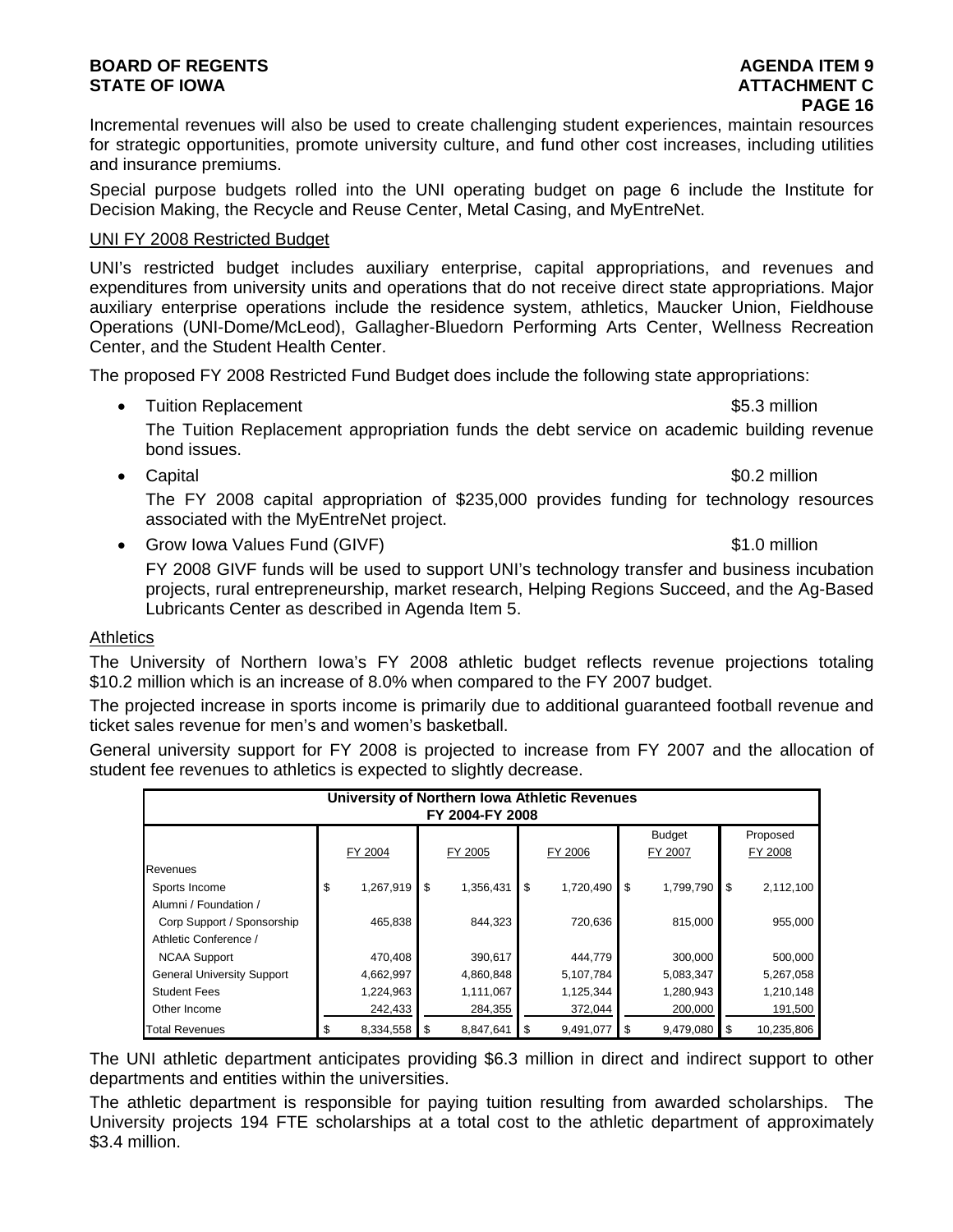## **FY 2008 BUDGETS – IOWA PUBLIC RADIO**

The FY 2008 budget was approved by the Iowa Public Radio's Executive Council at the June 28, 2007 meeting. The Regent universities provide approximately \$1.7 million in support for Iowa Public Radio.

The proposed budget includes an IPR Board approved salary budget pool increase of 4.5% to be used for merit and equity adjustments. IPR intends to create new positions while maintaining overall total positions through reassignment, attrition, and restructuring reductions. Revenue producing positions will receive top priority.

Additional one-time capital expenditures are being financed by the universities as described in Agenda Item 15.

|                                 |             | Radio Group Budgets | <b>IPR</b>  | Total     |             |
|---------------------------------|-------------|---------------------|-------------|-----------|-------------|
| Income:                         | <b>KSUI</b> | WOI                 | <b>KUNI</b> | Corporate | IPR         |
| <b>University Support</b>       | \$602,528   | \$550,000           | \$573,563   |           | \$1,726,091 |
| <b>Federal Grants</b>           | 256,402     | 1,015,500           | 304,885     |           | 1,576,787   |
| <b>Fund Raising</b>             |             |                     |             |           |             |
| Membership                      | 150,000     | 1,124,933           | 485,000     | 941,067   | 2,701,000   |
| Underwriting                    | 540,000     | 560,000             | 200,000     |           | 1,300,000   |
| Major Gifts                     | 66,667      | 66,668              | 66,667      |           | 200,002     |
| <b>Corporate Foundations</b>    | 29,167      | 29,167              | 29,166      | 25,000    | 112,500     |
| <b>Special Projects</b>         | 27,083      | 27,084              | 27,083      |           | 81,250      |
| <b>Investment Earnings</b>      | 5,000       | 35,000              | 30,000      |           | 70,000      |
| Other                           | 10,000      | 20,000              | 30,000      |           | 60,000      |
| <b>Total Revenue</b>            | \$1,686,847 | \$3,428,352         | \$1,746,364 | \$966,067 | \$7,827,630 |
| <b>Expenses:</b>                |             |                     |             |           |             |
| Salaries & Benefits             | \$986,405   | \$1,593,421         | \$1,027,548 | \$801,167 | \$4,408,541 |
| Supplies & Services             | 669,058     | 1,136,084           | 558,469     | 164,900   | 2,528,511   |
| Equipment                       | 113,333     | 113,334             | 113,333     |           | 340,000     |
| <b>Capital Expenditures</b>     | 0           | 672,000             | 85,000      |           | 757,000     |
| <b>Total Expenditures</b>       | \$1,768,796 | \$3,514,839         | \$1,784,350 | \$966,067 | \$8,034,052 |
| Increase/-Decrease to Reserve   | $-81,949$   | $-86,487$           | $-37,986$   | 0         | $-206,422$  |
| <sup>1</sup> Operating Revenue  | \$1,659,764 | \$3,401,268         | \$1,719,281 | \$966,067 | \$7,746,380 |
| <sup>2</sup> Operating Expenses | 1,655,463   | 2,729,505           | 1,586,017   | 966,067   | 6,937,052   |
| <b>Inc/-Dec From Operating</b>  | \$4,301     | \$671,763           | \$133,264   | \$0       | \$809,328   |

#### **Iowa Public Radio - FY 2008 Budgets**

1 Excludes Special Projects

2 Excludes Equipment, Capital Expenses